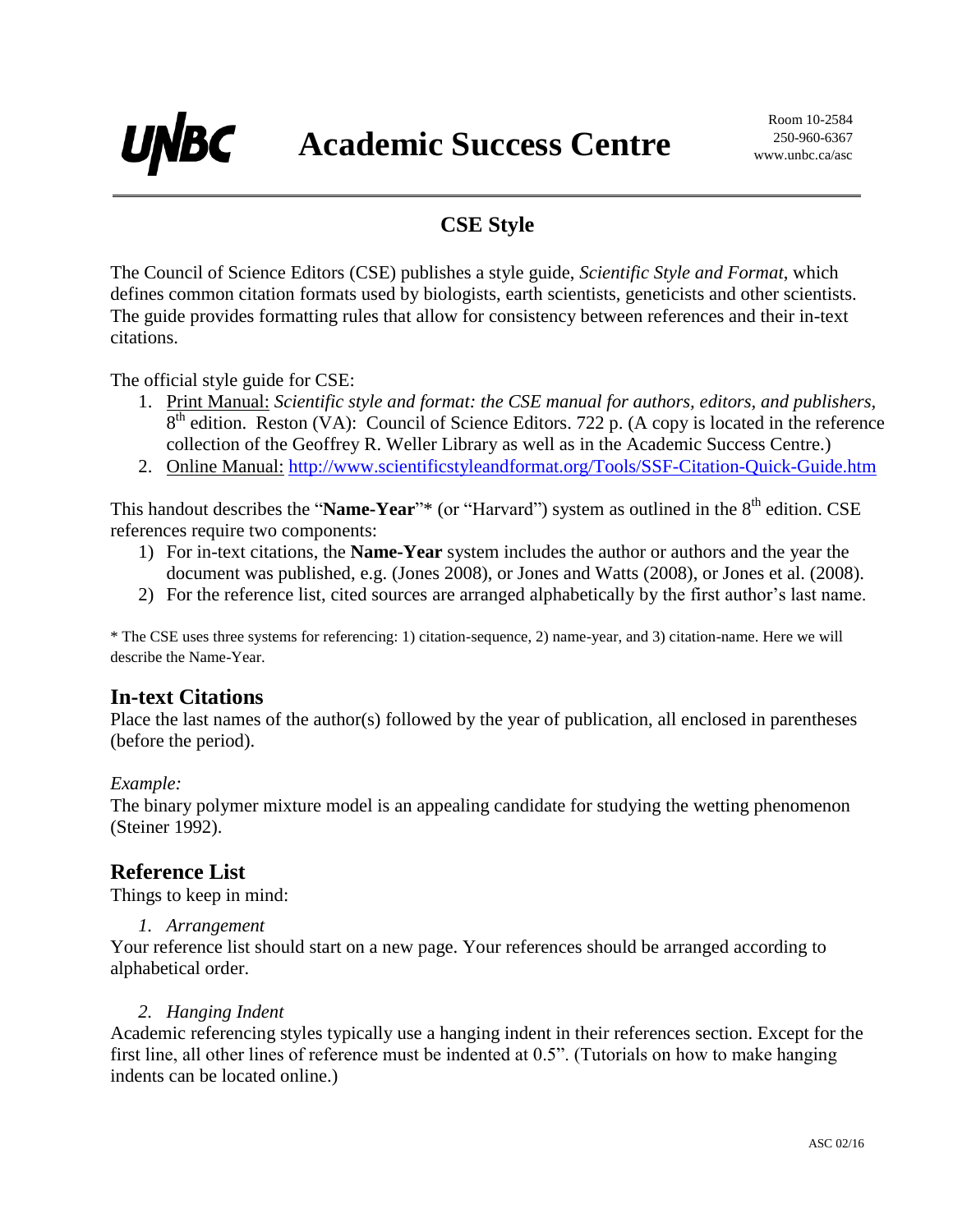# **Journal Articles (Periodicals)**

General Format (Print):

Author(s). Date of publication. Article title. Journal title. Volume(issue): Pagination.

General Format (Organization as Author): [Abbreviation of organization name]. Organization. Date of publication. Title. Journal. Volume(issue):Pagination.

General Format (Online):

Author(s). Date of publication. Article title. Journal title. [date updated; date accessed]; Volume(issue):pagination. URL.

Note: A DOI may also be included following the URL, if available. See example below.

| <b>Type of Source</b> | <b>Reference List Example</b>                     | <b>In-text Citation</b> |
|-----------------------|---------------------------------------------------|-------------------------|
| Journal article -     | Steiner U, Klein J, Eiser E, Budkowski A, Fetters | (Steiner 1992)          |
| print                 | LJ. 1992. Complete wetting from polymer           |                         |
|                       | mixtures. Science. 258:1122-1129.                 |                         |
| Journal article -     | [ACS] American College of Surgeons, Committee     | (ACS 2001)              |
| with organization as  | on Trauma, Ad Hoc Subcommitte on                  |                         |
| author                | Outcomes Working Group. 2001. Practice            |                         |
|                       | management guidelines for emergency               |                         |
|                       | department thoracotomy. J Am Coll Surg.           |                         |
|                       | 193(3):303-309.                                   |                         |
|                       |                                                   |                         |
| Journal article -     | Savage E, Ramsay M, White J, Beard S, Lawson      | (Savage et al. 2005)    |
| online                | H, Hunjan R, Brown D. Mumps outbreak              |                         |
|                       | across England and Wales in 2004:                 |                         |
|                       | observational study. BMJ. 2005 [accessed]         |                         |
|                       | 2005 May 31]; 330(7500):1119-1120.                |                         |
|                       | http://bmijournals.com/cgi/reprint/330/750        |                         |
|                       | 0/1119.                                           |                         |
| Journal article -     | Savage E, Ramsay M, White J, Beard S, Lawson      | (Savage et al. 2005)    |
| online with DOI       | H, Hunjan R, Brown D. Mumps outbreak              |                         |
|                       | across England and Wales in 2004:                 |                         |
|                       | observational study. BMJ. 2005 [accessed          |                         |
|                       | 2005 May 31]; 330(7500):1119-1120.                |                         |
|                       | http://bmjjournals.com/cgi/reprint/330/750        |                         |
|                       | 0/1119. doi: 10.1136/bmj.330.7500.1119.           |                         |

#### Journal Titles

Journal titles are abbreviated according to the International Organization for Standardization 4 (ISO 4). For example, Forest Ecology and Management Journal  $\rightarrow$  Forest Ecol Manage. If the journal consists of one word, there is no need to abbreviate it (e.g. Science). To abbreviate your sources correctly:

- <http://www.ncbi.nlm.nih.gov/nlmcatalog/journals>
- <http://cassi.cas.org/search.jsp>
- Ask a UNBC librarian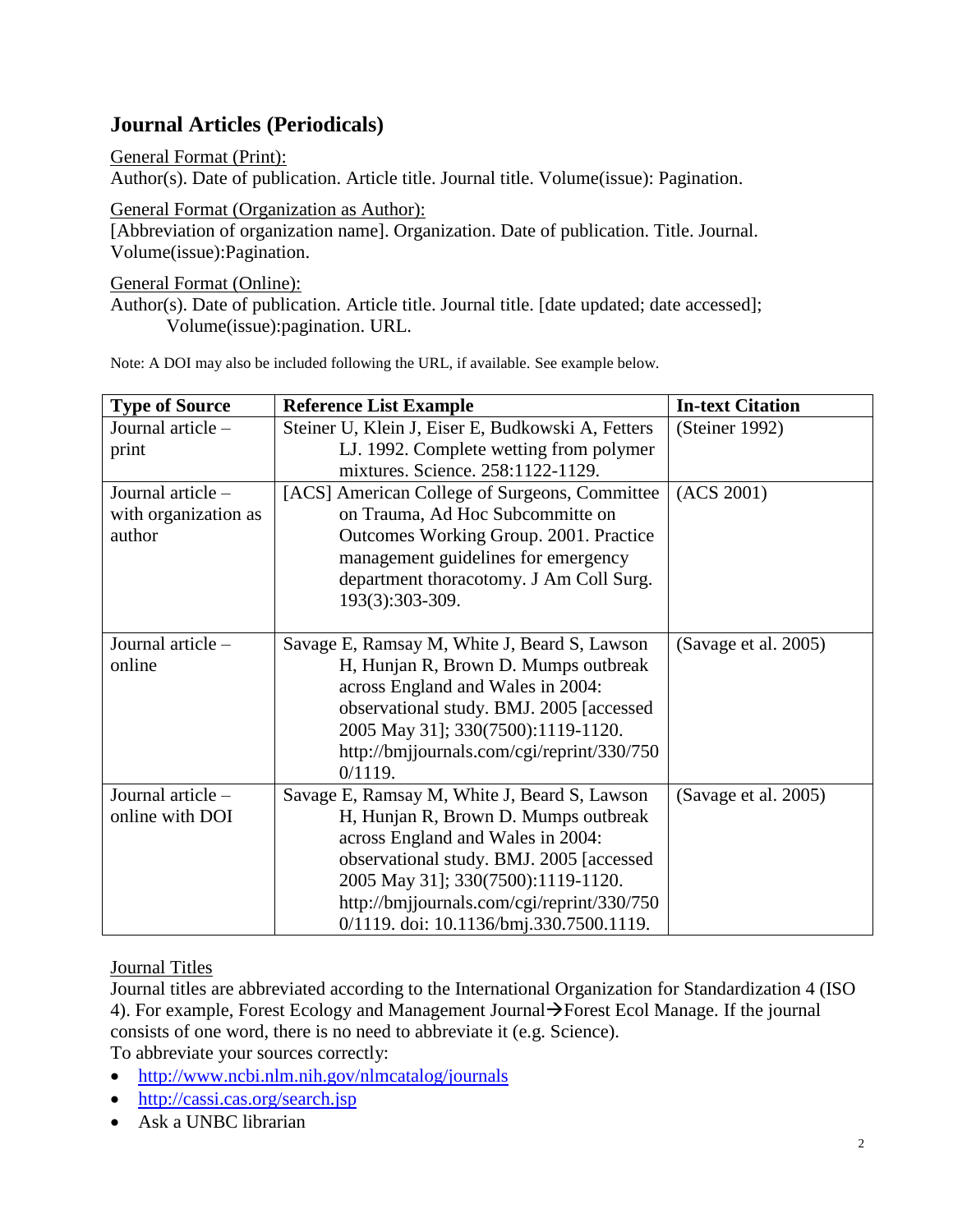### **Books**

General Format (Print, without Editors):

Author(s). Date of publication. Title. Edition. Place of publication (state/province abbreviated): Publisher. Pagination.

General Format (Print, with Editors or Secondary Authors):

Author(s). Date of publication. Title or excerpt. Editors/Secondary Authors. Title of book. Place of Publication (state/province abbreviated): Publisher. Pagination.

General Format (Online Books or eBooks):

Author(s). Date of publication. Title. Edition. Place of publication: Publisher; [date updated; date accessed]. Webpage.

General Format (with Organization as Author):

[Abbreviation of Organization] Organization Name. Date of publication. Title. Place of publication: Publisher. Pagination.

General Format (Unnamed or Anonymous Author):

Title. Edition. Date of publication. Place of publication: Publisher. Pagination.

| <b>Type of Source</b> | <b>Reference List Example</b>                      | <b>In-text Citation</b> |
|-----------------------|----------------------------------------------------|-------------------------|
| $Book - print$        | Thomas PA, Packham JR. 2007. Ecology of            | (Thomas and Packham)    |
| without editors or    | woodlands and forests: description,                | 2007)                   |
| secondary authors     | dynamics, and diversity. New York (NY):            |                         |
|                       | Cambridge University Press.                        |                         |
| $Book - print$ with   | Gilman AG. 1990. The pharmacological basis of      | (Gilman et al. 1990)    |
| editors or secondary  | therapeutics. 8th ed. In: Rall TW, Nies            |                         |
| authors               | AS, Taylor P, editors. New York (NY):              |                         |
|                       | Pergamon. p. 1811.*                                |                         |
| $Book -$              | Griffiths AJF, Miller JH, Suzuki DT, Lewontin      | (Griffiths et al. 2000) |
| online/eBook          | RC, Gelbart WM. c2000.** Introduction              |                         |
|                       | to genetic analysis. 7th ed. New York              |                         |
|                       | $(NY)$ : W. H. Freeman & Co.; [accessed]           |                         |
|                       | 2005 May 31]. http://www.ncbi.nlm.                 |                         |
|                       | nih.gov.books/bc.fcgi?call=bv.View                 |                         |
|                       | Show/TOC&rid=iga.                                  |                         |
| $Book - with$         | [ALSG] Advanced Life Support Group. 2001.          | (ALSG 2001)             |
| organization as       | Acute medical emergencies: the practical           |                         |
| author                | approach. London (England): BMJ Books.             |                         |
| Book – unnamed or     | The pharmacological basis of therapeutics. 8th ed. | (The pharmacological)   |
| anonymous author      | 1990. New York: Pergamon. 1811 p.                  | basisc1990)             |

\*Pagination: not required for entire book; only included if you are citing parts of a book, chapter, tables, charts, etc.

\*\* "c" represents the year of copyright for the work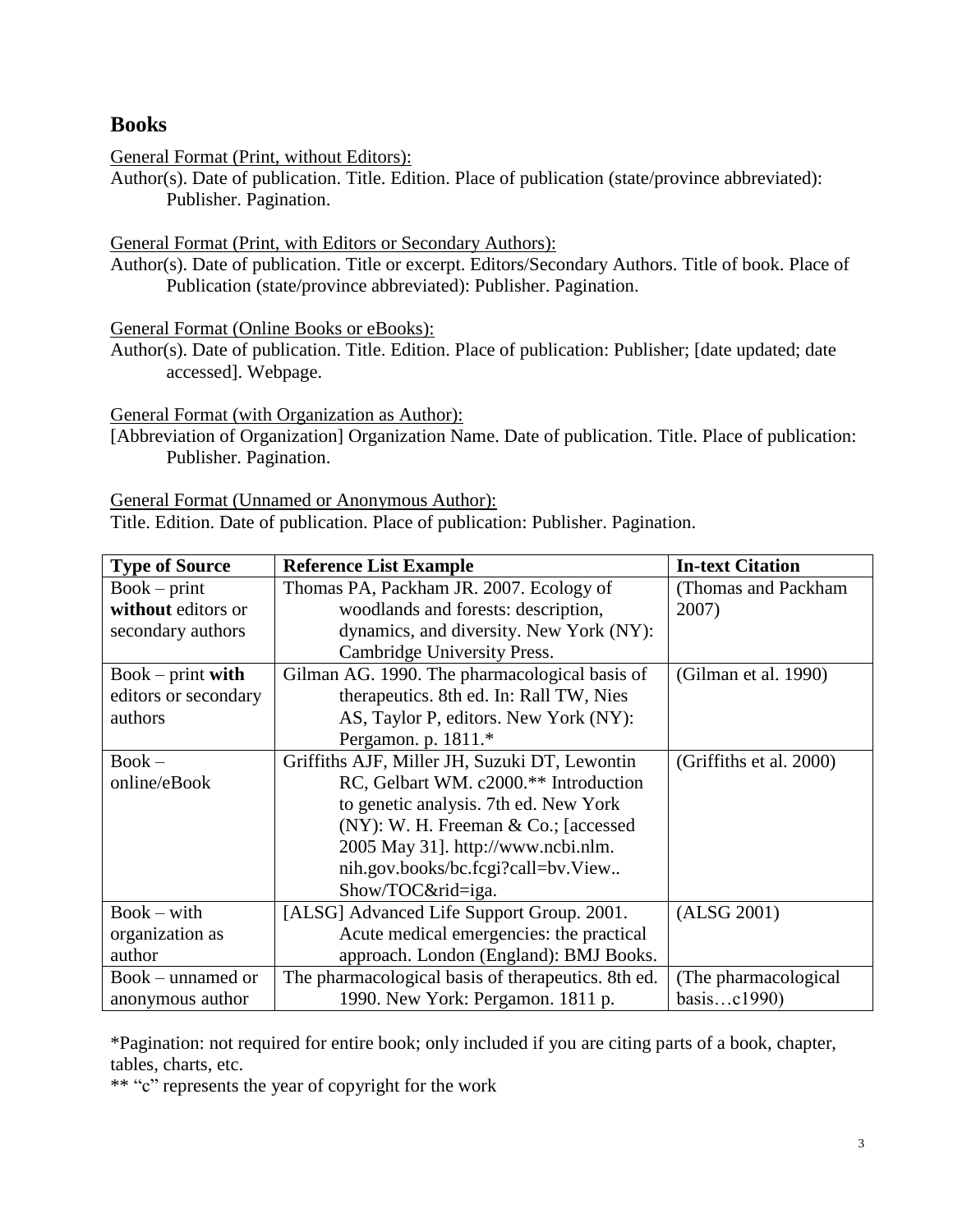## **Websites**

General format:

Title of homepage. Date of publication. Edition. Place of publication: publisher; [date updated; date cited]. URL.

| <b>Type of Source</b>            | <b>Reference List Example</b>                  | <b>In-text Citation</b> |
|----------------------------------|------------------------------------------------|-------------------------|
| Website $-$ all info.            | International year of soils 2015. 2015. Rome   | (FAO 2015)              |
| included                         | (Italy): Food and Agricultural Organization    |                         |
|                                  | of the United States; [accessed 2016 Feb       |                         |
|                                  | 12]. http://www.fao.org/soils-2015/en/.        |                         |
| Website $-\frac{1}{2}$ copyright | APSnet: plant pathology online. c1944-2005. St | (APSnet 2005)           |
| date available only              | Paul (MN): American Phytopathological          |                         |
|                                  | Association [accessed 2015 Jun 20].            |                         |
|                                  | http://www.apsnet.org/.                        |                         |
| Website – no date                | Green fluorescent protein. [date unknown].     | (King and May)          |
| available                        | University of Bristol: King T, May P.          |                         |
|                                  | [accessed 2016 Feb 12].                        |                         |

## **School Materials**

General format (Lab Manuals):

Author(s). Date of publication. Title. In: Title of document. University Institution. Location. Publisher. Pagination.

General format (Lecture Notes):

Author(s), lecturer. Date. Title of lecture [content designation]. Location of lecture: University Institution.

| <b>Type of Source</b> | <b>Reference List Example</b>                   | <b>In-text Citation</b> |
|-----------------------|-------------------------------------------------|-------------------------|
| Lab Manual            | Blair J. 2011. Lab 9 Genes. In: Biology 101     | (Blair 2011)            |
|                       | laboratory manual. University of Northern       |                         |
|                       | British Columbia. Prince George, BC.            |                         |
|                       | UNBC Press. p. 98-103.                          |                         |
| <b>Lecture Notes</b>  | Schindler D, lecturer. 2010 Mar 23. The ebb and | (Schindler 2010)        |
|                       | flow of science and communication: from         |                         |
|                       | detergents to tar sands. [lecture].             |                         |
|                       | Peterborough (ON): Trent University.            |                         |